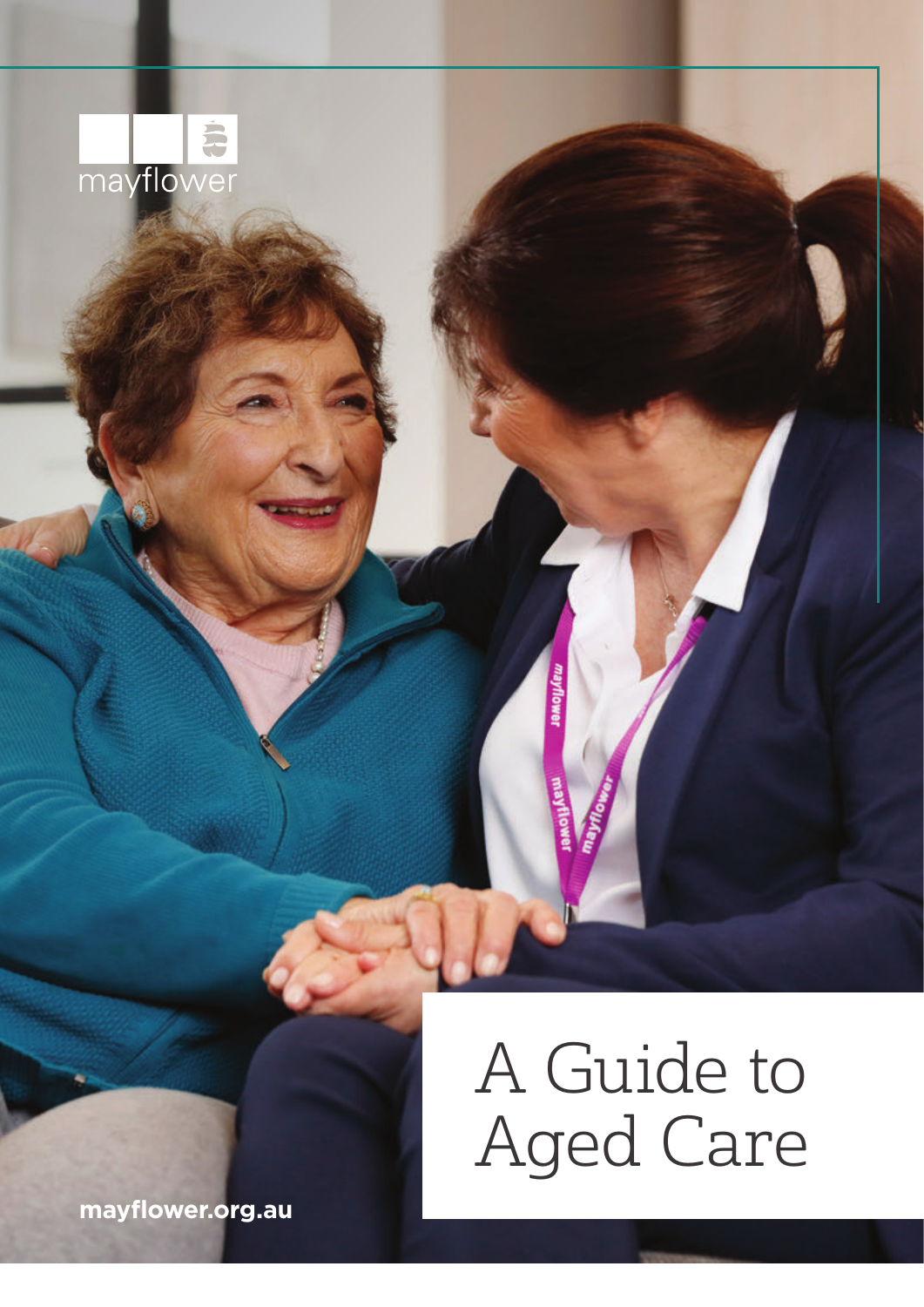### **A GUIDE TO AGED CARE**

Whether you're seeking aged care for yourself or a loved one, the process of finding the right aged care home can seem intimidating.

This guide is designed to help simplify the steps it takes to secure the support you need and the lifestyle you desire.

We hope you find the information helpful. If you have any questions at all, our friendly team are just a phone call away. Simply call 03 9460 2480 or email [info@mayflower.org.au](mailto:info%40mayflower.org.au?subject=).

#### **WHAT IS AGED CARE?**

Residential aged care services provide care and support to older Australians who can no longer live independently in their own homes.

Around-the-clock care is combined with engaging activities and social programs to provide residents with a balanced lifestyle that is centred around wellness in every sense.

Aged care residents can enjoy assistance with:

- Day-to-day tasks such as cooking, cleaning and laundry
- Personal care activities like dressing, grooming and bathing
- Lifestyle activities to combat loneliness and boredom
- 24-hour health care services supervised by a registered nurse
- Specialised care for residents living with various types of dementia such as Alzheimer's disease, vascular dementia and Lewy Body disease
- Allied health services to address other needs such as podiatry and physiotherapy.

#### **AGED CARE OPTIONS**

When you're seeking a safe and secure environment to live independently while benefitting from best-in-class care services around the clock, permanent residential aged care is the answer.

If short-term support is required, residential respite care involves a temporary stay in an aged care setting.

Some aged care homes also offer compassionate and specialised dementia care and palliative care services within thoughtfully designed and well-equipped environments.

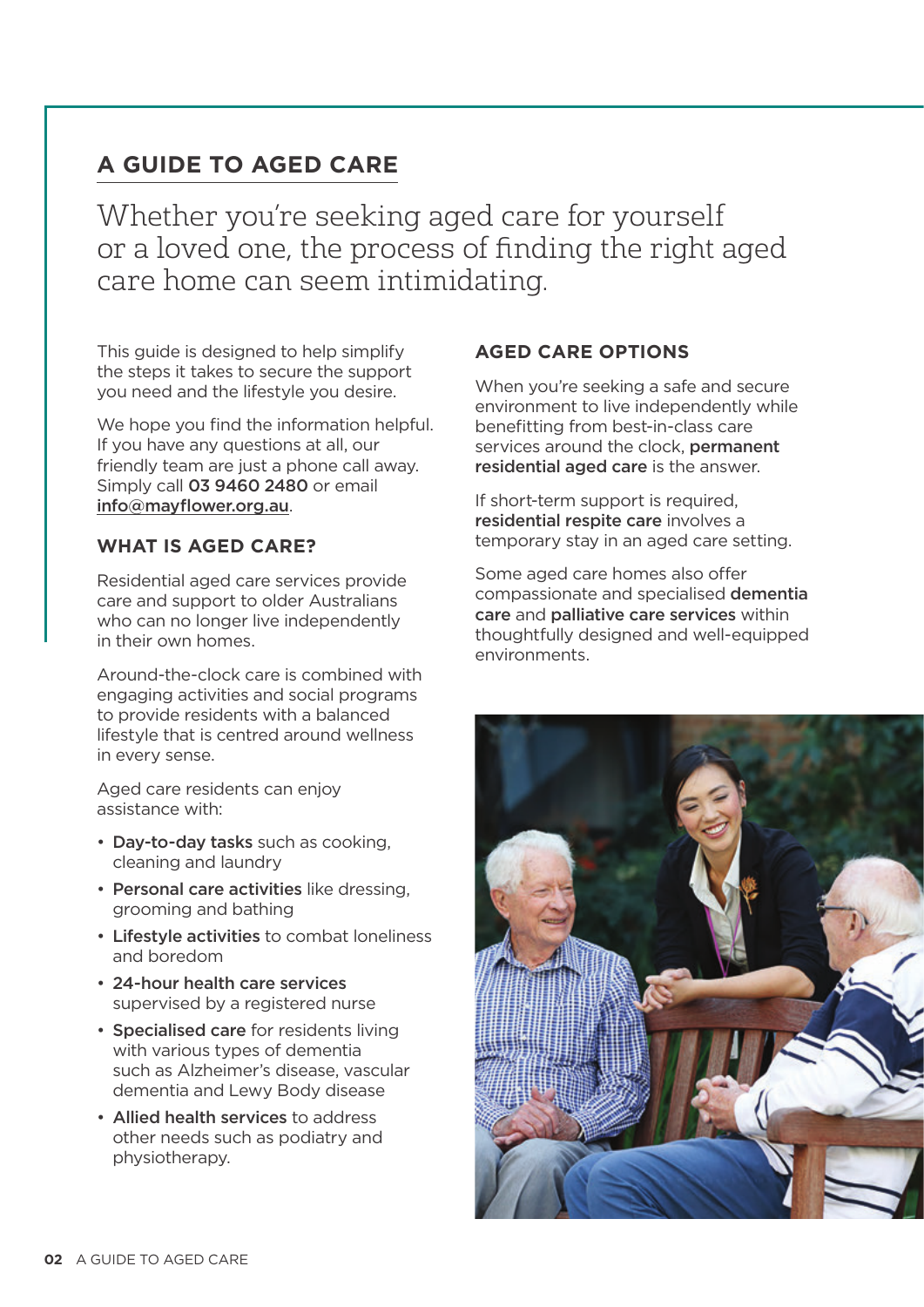#### **KNOWING WHEN IT'S TIME FOR AGED CARE**

Recognising the signs that you or a loved one would benefit from aged care can help inform whether it's the right time to start exploring your options.

While each situation will differ, indicators include:

- Discovering that in-home care options are no longer sufficient
- Requiring assistance monitoring a chronic health condition
- Finding everyday activities and chores to be challenging or fatiguing
- Noticing when forgetfulness poses a serious health or safety risk
- Feeling a sense of fear, loneliness and isolation
- Experiencing frequent stumbles, falls or other accidents.

When you feel ready to talk about aged care with your family, these are all factors worth discussing. You can then work together with your care provider to design a totally personalised plan that helps you to make a comfortable transition to your new way of living.

#### **HOW TO GET STARTED WITH AGED CARE SERVICES**

Once you've agreed it's time to look for an aged care home, you can initiate the process in just a few steps:

- 1. Determine your care eligibility through an Aged Care Assessment
- 2. Explore possible facilities, care options and financing details
- 3. Choose your preferred provider and submit an application
- 4. Review your offer of acceptance and sign the agreement with your new provider
- 5. Move in and start making yourself at home.

Let's dive deeper into the process of securing aged care services and how it all works. You'll find out how to get assessed, what to do to determine your funding eligibility and how to find the best possible aged care residence that meets your needs and lifestyle preferences.

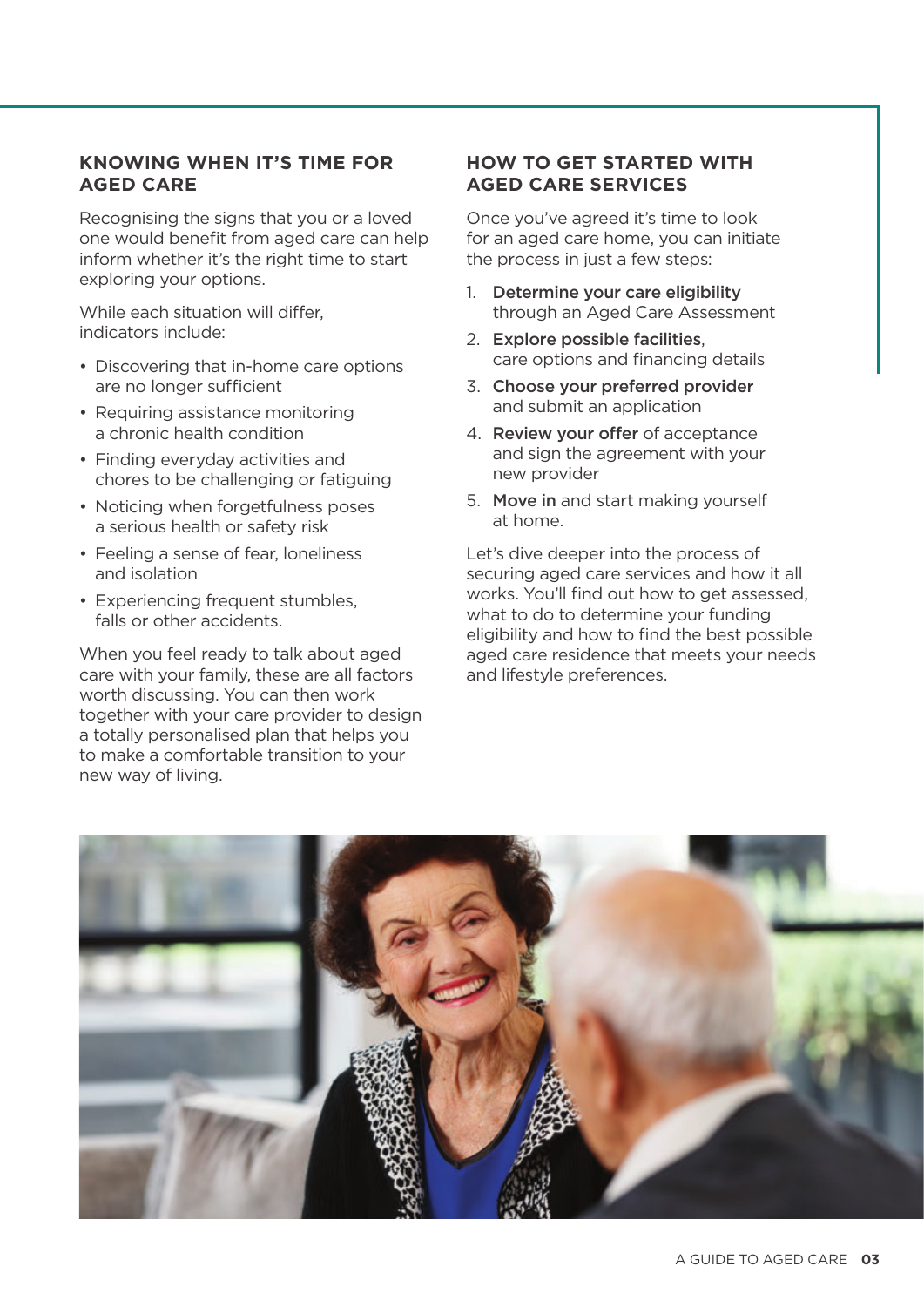#### **GETTING ASSESSED FOR AGED CARE**

First, you need to register with My Aged Care to have your care needs assessed.

My Aged Care is a government service providing access to the aged care system in Australia including in-home support.

You can call My Aged Care on 1800 200 422 or you can apply for an assessment online at [myagedcare.gov.au/](https://www.myagedcare.gov.au/assessment) [assessment](https://www.myagedcare.gov.au/assessment). The application can also be completed by a family member or a friend on your behalf. This doesn't take very long at all.

Based on the basic information you provide, you will receive an official referral for a free assessment of your needs. You may need to wait anywhere from one week to several months for your Aged Care assessment.

On the day of your assessment, a qualified health care professional such as a nurse or social worker will visit you in your home for about 45–75 minutes to discuss your current situation, including your health, lifestyle and medical history.

The details you share will help the health professional to understand your medical, physical, social and psychological needs plus any additional concerns.

Following your conversation, you will await a formal decision in writing to confirm if you are eligible for governmentsubsidised residential aged care.

An approval letter will come with a support plan that will outline the type of care you can receive. This will also include a referral code for you to share with your chosen aged care provider.

#### **PLANNING AHEAD**

While you are arranging your residential aged care, it is be important to make a few important preparations:

- Create an [Advanced Care Directive](https://www2.health.vic.gov.au/hospitals-and-health-services/patient-care/end-of-life-care/advance-care-planning/acp-forms) to document your care preferences
- Appoint a [medical treatment decision](https://www2.health.vic.gov.au/hospitals-and-health-services/patient-care/end-of-life-care/advance-care-planning/acp-forms) [maker](https://www2.health.vic.gov.au/hospitals-and-health-services/patient-care/end-of-life-care/advance-care-planning/acp-forms) who can supervise your health care
- Make an [enduring power of](https://www.publicadvocate.vic.gov.au/power-of-attorney/enduring-power-of-attorney) [attorney](https://www.publicadvocate.vic.gov.au/power-of-attorney/enduring-power-of-attorney) who can oversee financial considerations
- Check if government support is available by completing an [assets and](https://www.myagedcare.gov.au/income-and-means-assessments/) [income assessment](https://www.myagedcare.gov.au/income-and-means-assessments/).

Taking these steps will help provide you and your loved ones with peace of mind. In a practical sense, it will also establish a plan of action for the future — one that has your stamp of approval on it.

#### **COMPLETING AN ASSETS AND INCOME ASSESSMENT**

Your aged care expenses can either be subsidised by the government or self-funded. Alternatively, you may be eligible for a **hybrid** approach where some of your costs are subsidised.

Most homes will require you to complete an assets and income assessment before placing you on their wait-list. Completing the assessment early will also help you to understand the extent to which your aged care expenses will be subsidised by the government before you start looking at care homes.

You can also get a sense of what funding you might be eligible for and what your financial obligation might be — by answering a few brief questions on the government's aged care fee estimator by visiting [myagedcare.gov.au/](https://www.myagedcare.gov.au/fee-estimator) [fee-estimator](https://www.myagedcare.gov.au/fee-estimator).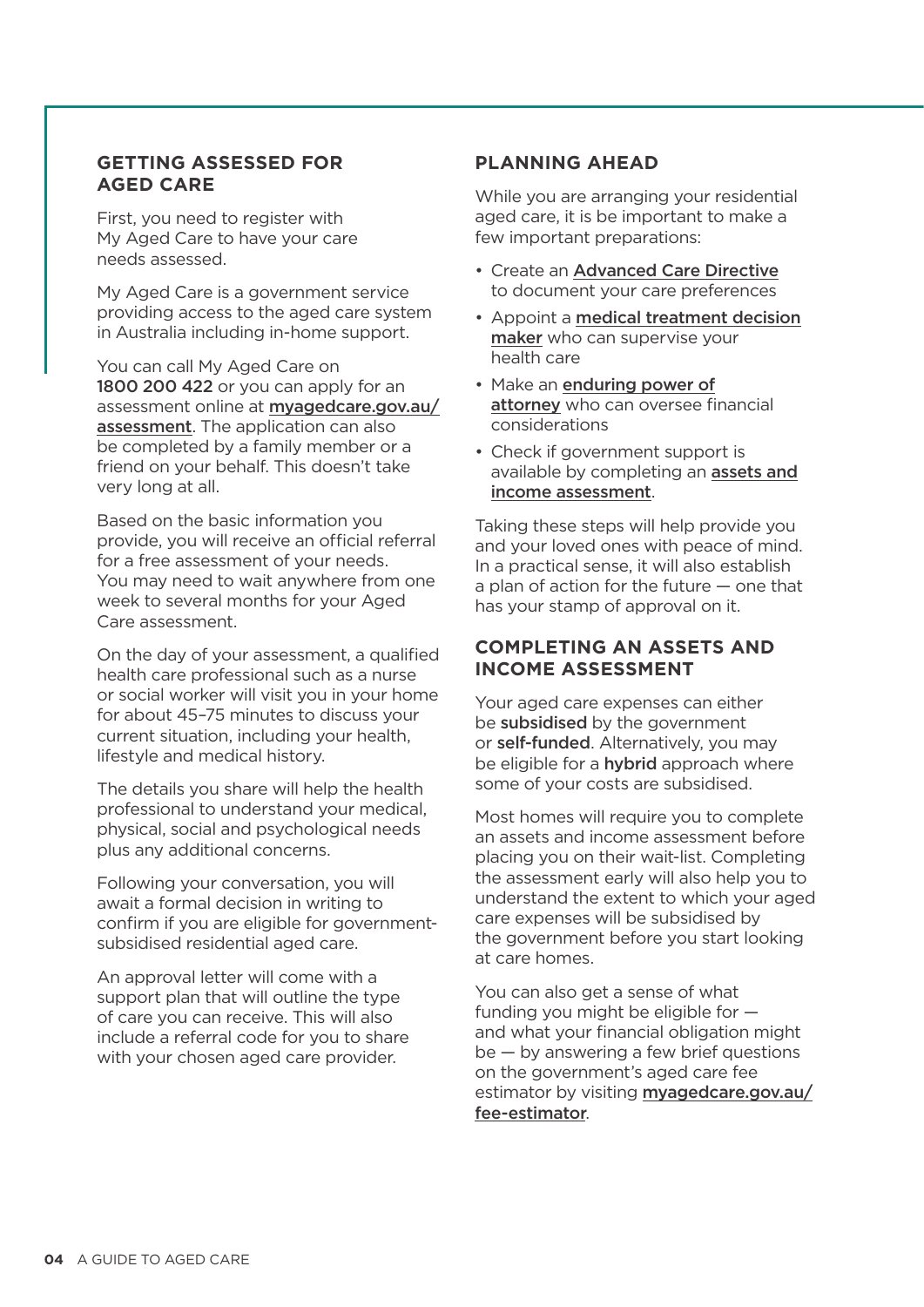#### **UNDERSTANDING AGED CARE FEES**

There are several types of costs associated with aged care, as specified by the Government.

[Aged care fees](https://www.myagedcare.gov.au/aged-care-home-costs-and-fees) include a basic daily fee. a means-tested care fee, accommodation costs and any applicable extra fees if you receive any additional care or services.

The **basic daily fee** is a per-day charge that covers the day to day services you receive, such as meals, cleaning, power and laundry. Every person in aged care is required to pay a basic daily fee. The amount is set by the government and updated twice per year. It is calculated as 85% of the single aged pension. For reference the basic daily fee is \$52.71 per day as at March 2021.

The **means-tested care fee** is a rate that the government may require you to pay, based on your financial circumstances. Essentially, everyone who can afford to contribute to their care services is expected to do so. To estimate your fee visit [myagedcare.gov.au/fee-estimator](https://www.myagedcare.gov.au/fee-estimator).

The accommodation payment, which covers the cost of your accommodation including your room, has three types of payment options. Each home sets its own accommodation fee, depending on factors such as the location and quality of the facility.

The government will determine if you are required to pay this fee but as a general guide if you have income below \$28,048 and assets below \$51,000 (at March 2021), the government will pay your accommodation payment.

You may also be charged additional fees for services that go beyond the minimum care requirements. However, you will only be charged for services that you can benefit from.

There are three accommodation payment options:

- The Refundable Accommodation Deposit (RAD) is a one off sum you can choose to pay if you want your lodging costs covered in full upon your arrival. It will be fully refunded when you leave the aged care home.
- The Daily Accommodation Payment (DAP) is a rental-type payment. Instead of paying for your accommodation in full, you can choose to pay an ongoing payment. This fee is non-refundable. The amount you pay is calculated based on the RAD amount at a Government set interest rate.
- The Combination Payment enables you to pay part Refundable Accommodation Deposit and part Daily Accommodation Payment. If you choose to have the Daily Accommodation Payment taken from the RAD your Daily Accommodation Payment will increase over time as the RAD is reduced. Any remaining RAD balance will refunded when you leave.

| <b>SAMPLE BREAKDOWN OF ACCOMMODATION COSTS</b> |                     |           |
|------------------------------------------------|---------------------|-----------|
| <b>Refundable Accommodation Deposit</b>        | Full RAD:           | \$575,000 |
| or Daily Accommodation Payment                 | Full DAP:           | \$64.59   |
| or Combination Payment                         | <b>Partial RAD:</b> | \$287,500 |
|                                                | <b>Partial DAP:</b> | \$32.29   |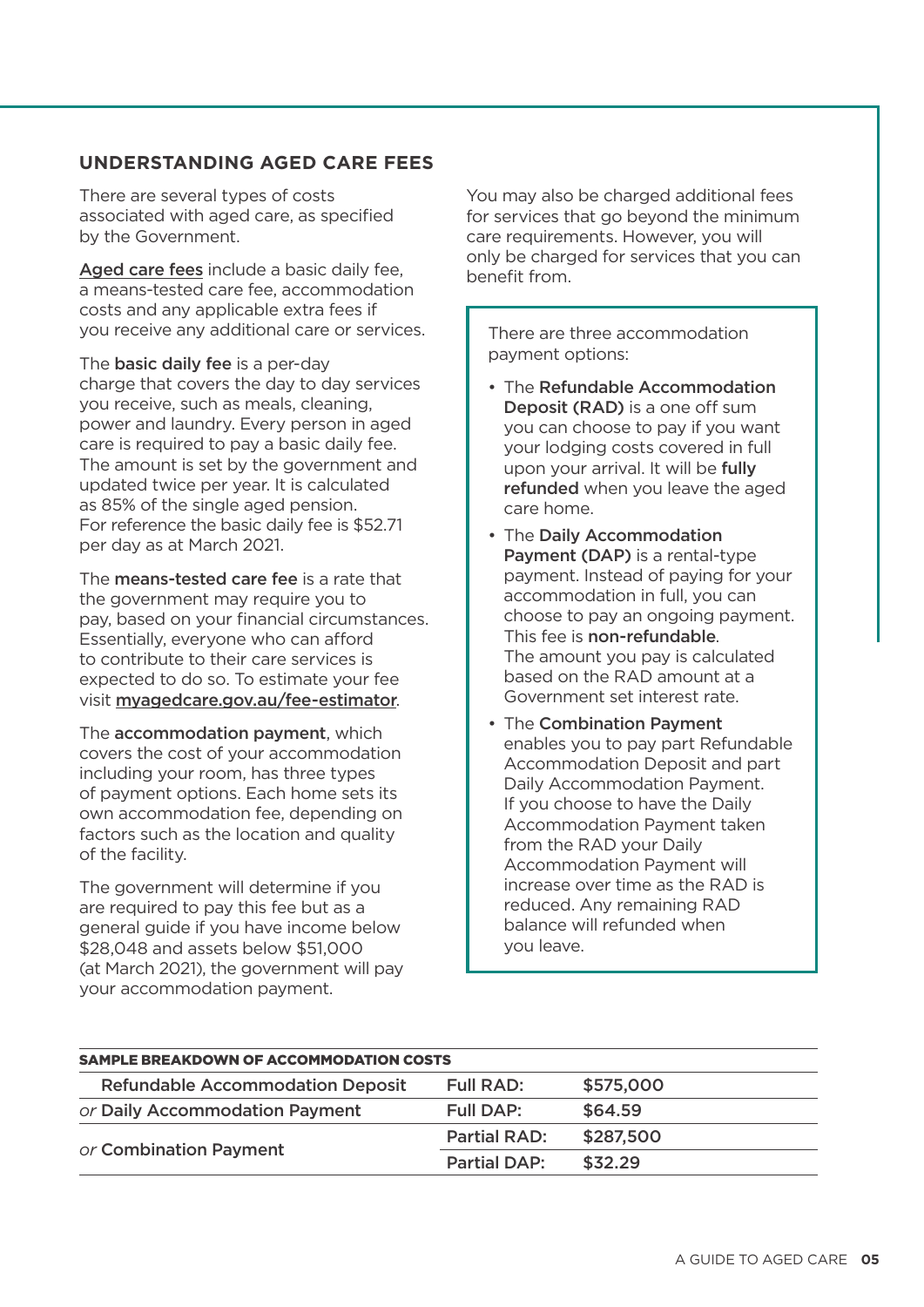#### **FINDING THE RIGHT AGED CARE PROVIDER**

With so many aged care homes to choose from, it can be difficult to know where to start. Here are some top considerations to help guide your search:

- Care services Can the provider deliver the services you need to a high standard? Compare each aged care home's offerings to the support plan you received after your Aged Care assessment.
- Cost Can you afford the cost? Accommodation prices vary significantly.
- Location Most aged care residents will wish to remain close to their friends. family and familiar surroundings.
- Atmosphere Do you like the feel of the home? You won't really know how each space feels and how welcoming the staff are until you take an in-person tour.
- Meals What are the dining arrangements? Are the meals cooked fresh on-site and will they meet your dietary needs and preferences?
- Activities Is there enough to do? Are there a good range of activities to choose from and do they meet your individual needs?
- Availability Keep in mind that adding your name to a wait-list can help you secure a spot with an in-demand care home, but it isn't a guarantee.

It's a good idea to create a shortlist of several aged care homes you are interested in. Before you make any decisions, you should visit the facilities in person. If you are looking for a facility on behalf of someone else, take them too if they are able to come.

As much as possible, it is important that the aged care facility is chosen by, or in close consultation with, the person who will be living there.

#### **CHOOSING AN AGED CARE RESIDENCE THAT TICKS ALL THE BOXES**

When exploring your aged care options, it can be easy to get lost in the details and forget about the big picture — your day-to-day life!

You'll know you've found the right care provider when they meet the following criteria:

- Exciting lifestyle and wellbeing programs that suit your interests
- A delicious selection of healthy meals and comfortable dining venues
- Opportunities for peace and quiet as well as social enjoyment
- Quality care services that can be adapted to meet your changing needs
- Welcoming facilities that offer all the comforts of home
- A comfortable and private personal suite that you can make your own.

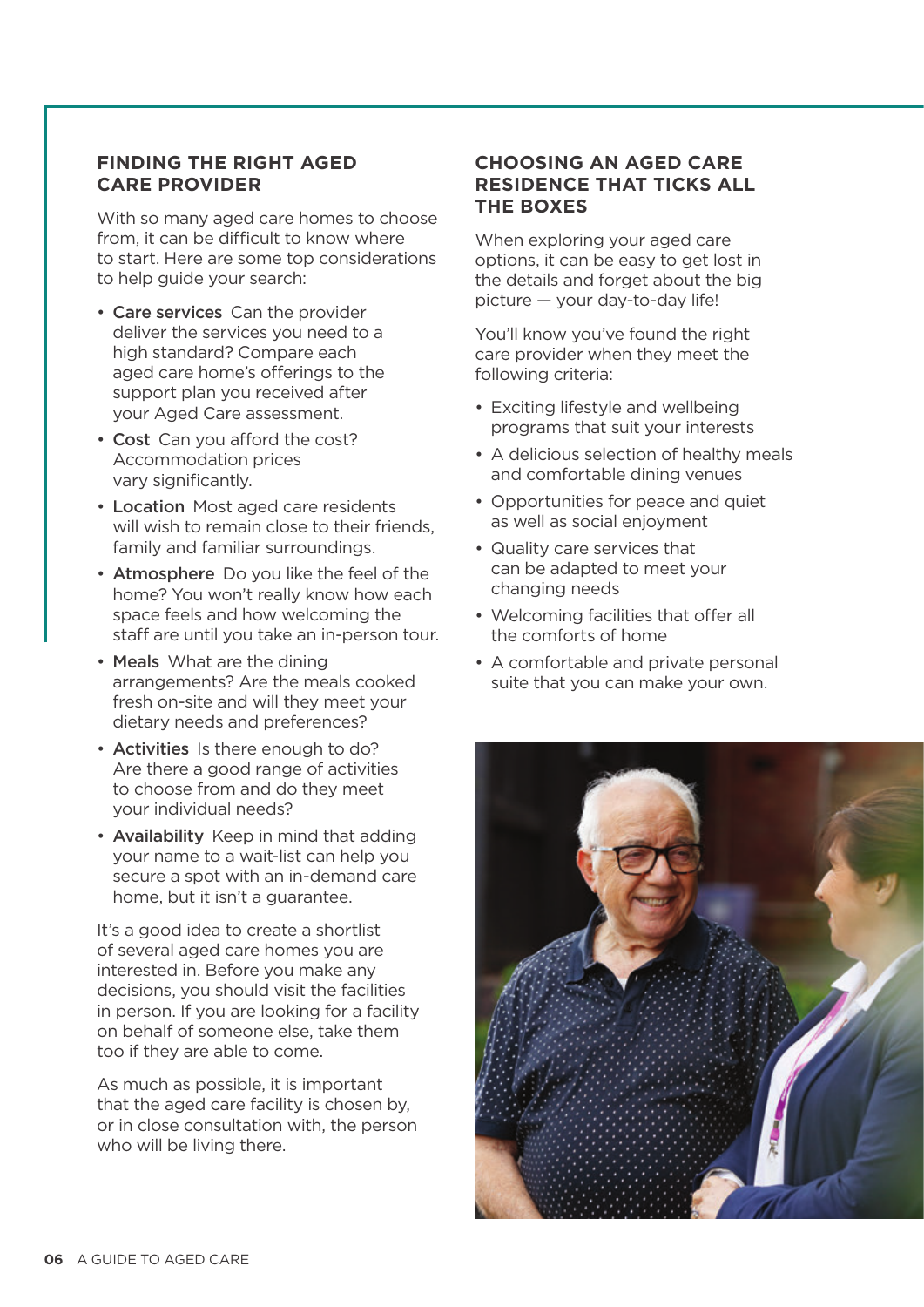#### **MOVING IN**

Naturally, getting accustomed to life in your new aged care home will be a bit of an adjustment. But, with the right team at your side, it can certainly be a pleasant one.

Here are some ways to make this transition streamlined and enjoyable:

- Invite your family and friends to visit you often whilst you settle into your new home
- Decorate your room with personal touches and some of your favourite things to make it your own
- Familiarise yourself with the available amenities and lifestyle programs and start participating in whatever piques your interest
- Spend time with your care team so they can get to know you better.

#### **LIVE LIFE YOUR WAY WITH MAYFLOWER AGED CARE**

If you're seeking high-quality aged care in the Melbourne area, our team at Mayflower would be delighted to introduce you to our comfortable residences in [Reservoir](https://www.mayflower.org.au/aged-care/mayflower-reservoir/) and [Brighton](https://www.mayflower.org.au/aged-care/mayflower-brighton/).

In both locations, you'll find warm and well-appointed spaces that feel like home — plus vibrant lifestyle programs that help our residents stay independent, sociable and active.

And, no matter where you choose to live with Mayflower, you'll benefit from holistic and person-centred care services of the highest quality, with registered nurses working around the clock to meet your care needs.

[Contact us](https://www.mayflower.org.au/contact-us/) on 9460 2480 to find out what residential aged care with Mayflower could look like for you.